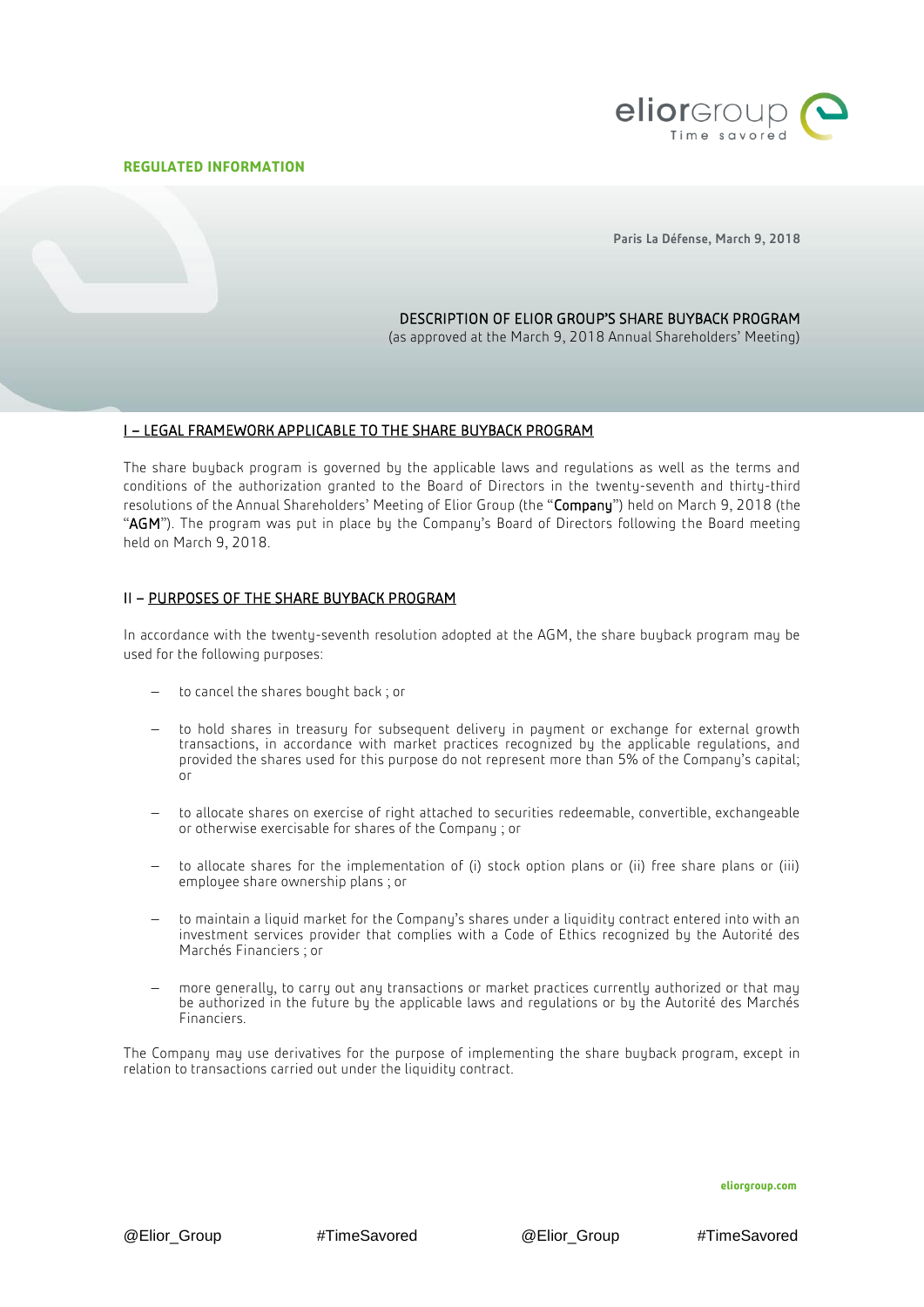

In accordance with the applicable laws and regulations, including stock exchange publications requirements, the Company reserves the right to (i) carry out the authorized reallocations of purchased shares from one of the program's purposes to one or more of its other purposes, or (ii) sell the purchased shares either on or offmarket through an investment services provider acting independently under a liquidity contract.

# III – TERMS AND CONDITIONS OF THE SHARE BUYBACK PROGRAM

Maximum proportion of the Company's capital: the shares purchased under the buyback program may not represent more than 10% of the Company's capital, determined based on the number of shares making up the Company's capital at the date of the buybacks.

Maximum number of shares: the number of shares acquired may not exceed 10% of the total number of shares making up the Company's capital as at the date on which the authorization granted at the AGM is utilized.

When shares are bought back for the purpose of maintaining a liquid market in the Company's shares, the number of shares taken into account in order to calculate the cap of 10% of the Company's capital corresponds to the number of shares purchased less the number of shares sold during the authorization period.

As the program provides for the possibility of using derivatives to carry out the share purchases, any Company's shares that the Company may acquire through the exercise of call options will be included immediately as of the purchase (rather than the exercise) of the call options for the purpose of calculating the maximum number of shares that may be acquired during the eighteen-month validity period of the buyback program.

Type of shares that may be purchased: ordinary shares of the Company with a par value of  $E0.01$  each.

## Maximum per-share purchase price: €25

# Maximum amount that may be invested in the program: €430,000,000

The acquisition cost of any derivatives that the Company may use for the purpose of the program will be included in the maximum authorized amount of the program at the time the derivatives are put in place. The amount corresponding to the price of any Company's shares acquired on the exercise of call options will only be included when the options are exercised.

Any sums allocated for the purpose of the liquidity contract will be included in the maximum authorized amount of the program.

Duration of the buyback program: 18 months (from March 9, 2018 to September 9, 2019)